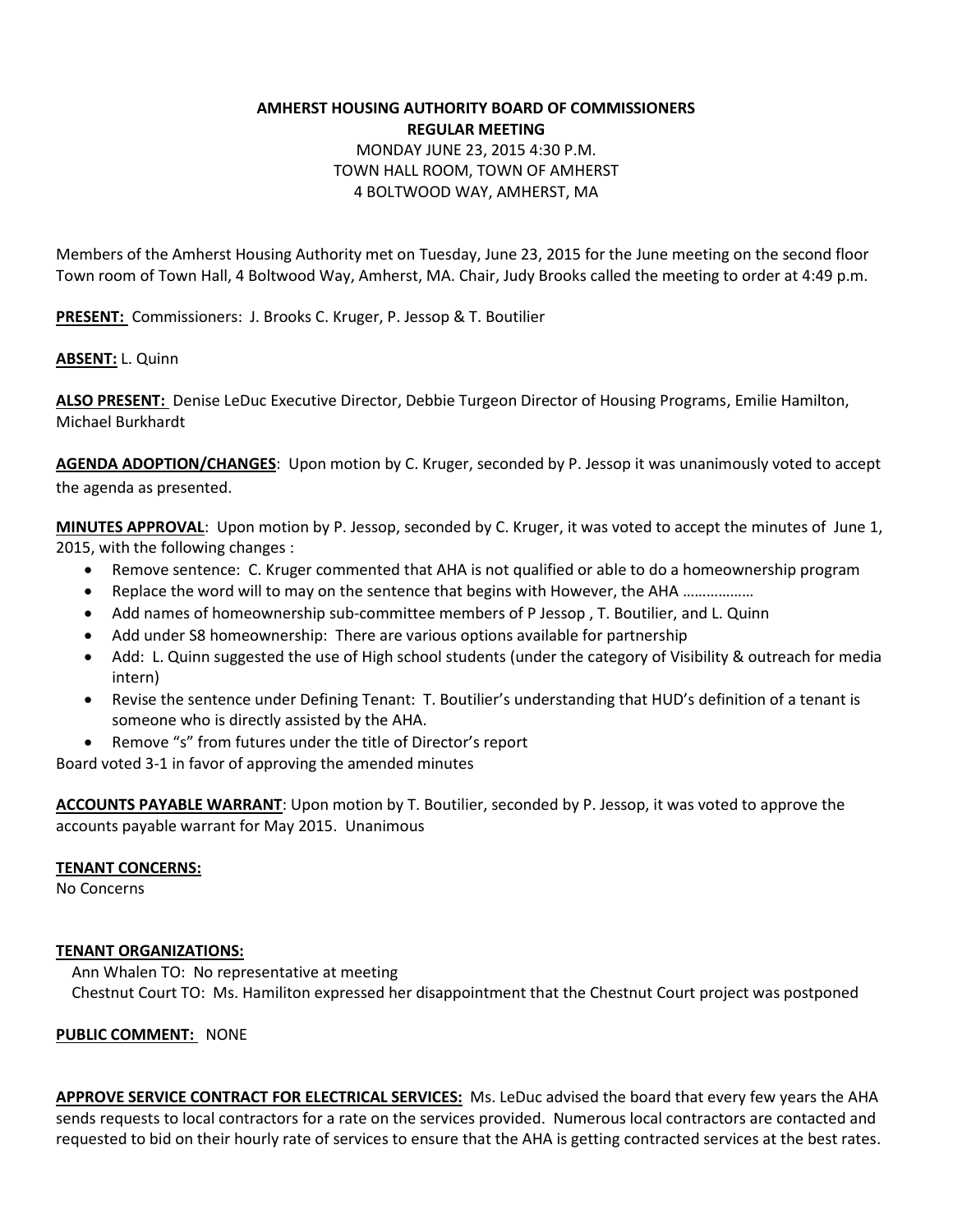Upon motion by P. Jessop, seconded by C. Kruger, it was voted to authorize the Executive Director sign a service contract with Shepard Electrical as the low responder for electrical services. Unanimous

**APPROVE SERVICE CONTRACT FOR PLUMBING SERVICES:** Upon motion by C. Kruger, seconded by P. Jessop, it was voted to authorize the Executive Director to enter into a service contract with Schneider Plumbing as the low responder for plumbing services. Unanimous

**APPROVE SERVICE CONTRACT FOR FLOORING SERVICES:** Upon motion by C. Kruger, seconded by P. Jessop, it was voted to authorize the Executive Director to enter into a service contract with Sherwin-Williams as the low responder for flooring services. Unanimous

**AUTHORIZE EXECUTIVE DIRECTOR TO EXTEND CDBG CONTRACT WITH TOWN OF AMHERST TO 12/31/15 AND TO ACCEPT AND ADDITIONAL \$8,829.57:** Upon motion by P. Jessop, seconded by C. Kruger, it was voted to authorize the Executive Director to sign the contract with the Town of Amherst and to accept an additional \$8,829.57 in CDBG funds. Unanimous

**APPROVE AMENDMENT OF \$633,569 FOR CAPITAL FUND PROJECTS:** The DHCD Capital Fund Project amendment was read which was to approve an amendment to increase the funding of \$633,569 for AW kitchen and bath project \$518,428, JN HILAPP increase of \$40,891 and JN Vacant unit funds of \$74,250 and authorizing the Chari, Judy Brooks to sign the contract on behalf of the AHA. A roll call vote occurred with the following votes: P. Jessop, Aye; T. Boutilier-Aye; C. Kruger Aye; J. Brooks Aye. There were no Nay votes. Unanimous

**STAFF RETIREMENT (OPEB LIABILITIES- DISCUSSION:** Ms. LeDuc advised the board that the first of numerous eligible staff will retire in October, and wanted the board to begin to think about the OPEB future liabilities. The board asked the Executive Director to research and prepare information that was relative to OPEB for the AHA along with recommendations that the board might want to consider, along with the most recent actuarial study that was done. C. Kruger made a motion for the ED to provide some additional data for the board to review with P. Jessop seconding the motion. Unanimous

**BOARD TRAINING- DISCUSSION:** Ms. LeDuc stated that she had recently had a conversation with Attorney Patricia Lafore who provides legal services to numerous housing authorities in Western MA. Atty. Lafore had mentioned that she provides basic board training and would be happy to provide it for the AHA board. Some of the areas that she covers are ethics, legal responsibilities. J. Brooks asked about the UMASS Consultant that the E.D. and staff have been working with to provide some training on board interactions. Ms. LeDuc stated that when Ms. Arsenault returned from vacation in early August that she would have a discussion with her regarding this training. The board asked the E. D. to ask Atty. Lafore for an outline of what the training would be for their review.

## **REVIEW OF UNIT VACANCIES:** Not reviewed

**DIRECTORS REPORT:** E. D. reported that she attended the HUD briefing in Boston relative to the Administrative Fee Study that HUD had conducted. HUD stated that it might take up to three (3) years for Housing Authorities to obtain the level of administrative funding that is necessary to run and efficient and effective Section 8 program from their study, and acknowledged that the funds Housing Authorities were receiving is insufficient. HUD also went over how they acquired the data and that approximately 96% of Housing Authorities across the state would be eligible for an increase. The AHA can expect somewhere around a 22% increase at some point in the future.

**CHAIR'S REPORT:** None